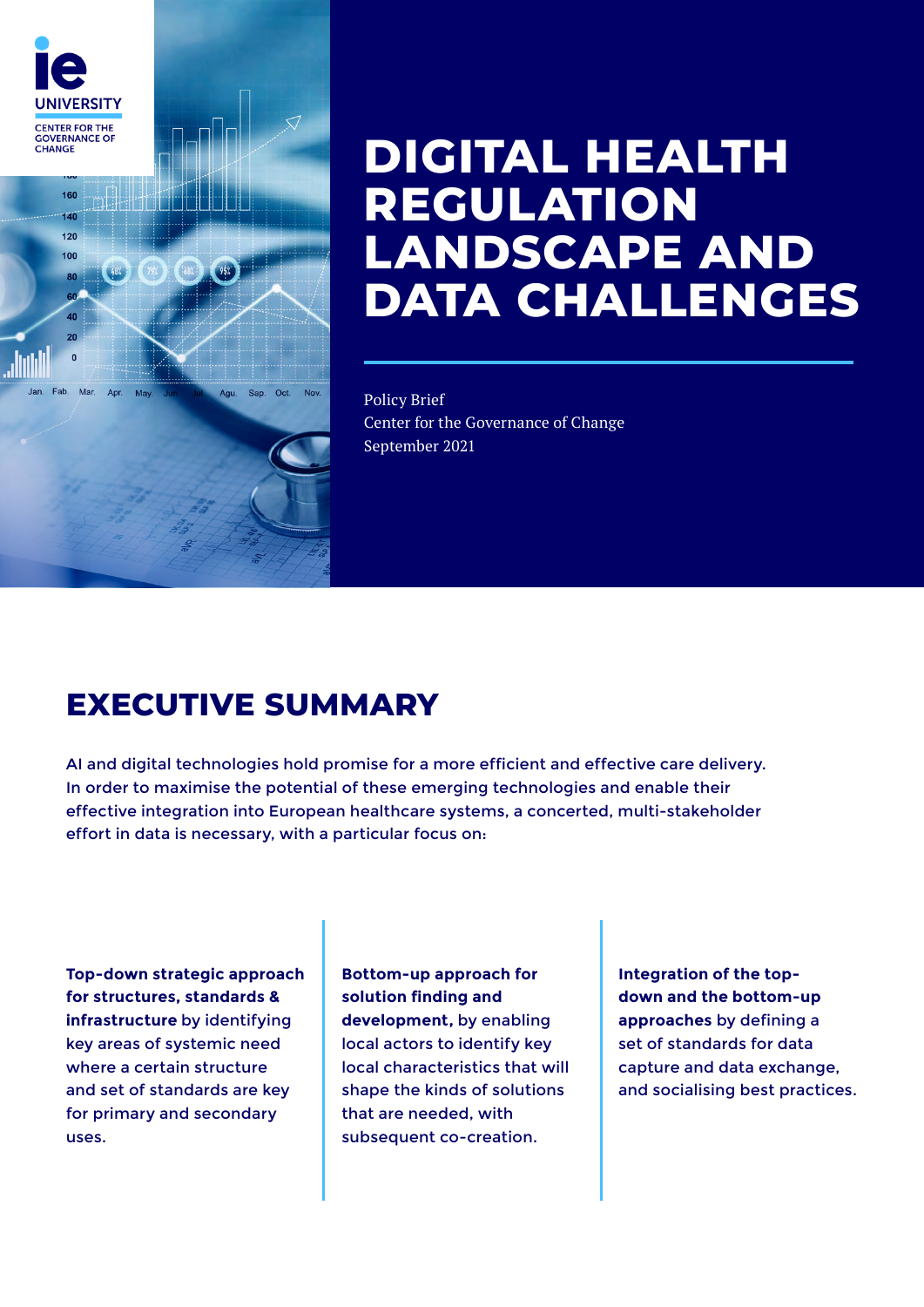# **DISCUSSION**

A diverse group of European stakeholders representing the fields of clinical practice, regulatory affairs, innovative health tech businesses, and academia met on 18th November 2020 to discuss *"Digital Health regulation landscape and data challenges"* for AI in healthcare. Having considered the entirety of the care pathway, the discussants elucidated priority high-impact areas for short- to mid-term improvement and proposed the following actions:

#### 1. UNIFIED DATA CAPTURE & INTEROPERABILITY

The growing number of AI-based solutions offers the opportunity to optimize healthcare systems and create innovative solutions for diagnosis, treatment and hospital management. However, the multitude of solutions from different private-sector developers present a challenge for consistent data capture and interoperability across systems on a national and international level. The introduction of individual initiatives in particular countries challenges legal certainty, presents a potential danger to citizen's rights and leads to fragmentation in healthcare systems which limits the potential for long-term impact of AI solutions on health outcomes.

#### **This introduces one question:**

HOW TO ENSURE THERE IS FULL COMPATIBILITY BETWEEN AND WITHIN HEALTHCARE SYSTEMS?

# **Solution: A top-down strategic approach for structures, standards & infrastructure**

There is a need for a strong leadership framework and a unified strategy to initiate the establishment of reliable digital structures and incentivize their acceptance and execution on a national and sub-national level. The concept of a data lake which offers the opportunity for deposition and access of a wide range of unstructured but labelled datasets from different AI providers could be a worthwhile solution to increase interoperability and compatibility across systems and to overcome the silo mindset. Such solutions are commonly used in the finance sector and begin to be established by private sector companies to store health-related data<sup>1</sup>

The establishment of a unified data repository would require clear guidance on the scope and format of the data that should be made available by individual AI providers and the rules for access by different stakeholders to ensure the consideration all human and ethical implications of AI (as proposed in the European Commission President Political Guidelines<sup>2</sup>).

#### **Actions to take:**

- Provide concrete contact-points under the same leadership framework and strengthen the relationships between private and public sector stakeholders to create enabling environment for technology implementation.
- Harmonize governance rules and guidelines on data capture, entry, normalisation, storage, access and exchange and integrate security information and event management systems to ensure the safe and reliable usage of common repositories.

<sup>1</sup> [www.businesswire.com/news/home/20201208005491/en/AWS-Announces-Amazon-HealthLake](http://www.businesswire.com/news/home/20201208005491/en/AWS-Announces-Amazon-HealthLake)

<sup>2</sup> [ec.europa.eu/commission/sites/beta-political/files/political-guidelines-next-commission\\_en.pdf](http://ec.europa.eu/commission/sites/beta-political/files/political-guidelines-next-commission_en.pdf)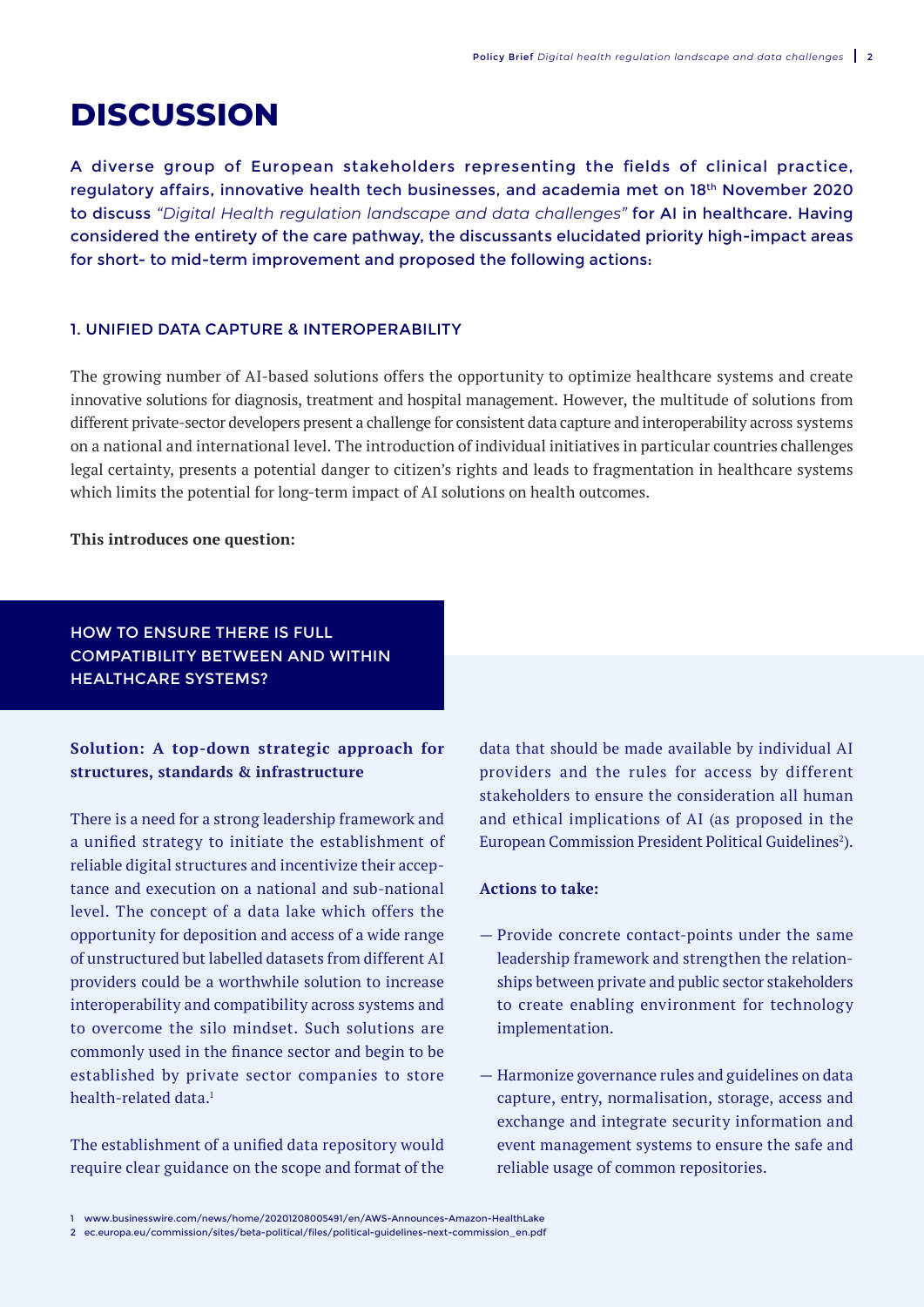#### 2. CONTEXT-SPECIFIC SOLUTION BUILDING AND EVALUATION

The introduction of AI solutions for health that can lead to improved health outcomes on a national level requires a high degree of adaptability and sensitivity to the local context. There are a number of critical needs, related to the frameworks taken to find and develop solutions and to the role that local actors take. Therefore, it is key to acknowledge the heterogeneity in local needs and contexts, the digital maturity of the underlying infrastructure and the local skill sets in order to ensure the adoption and scale-up of solutions.

#### **This introduces two questions:**

# HOW TO DEVELOP SOLUTIONS THAT WILL BE FULLY EXPLOITED?

## **Solution: Co-creation and co-design / Empowerment of local actors**

Being able to deliver context-specific solutions that also ensure interoperability, requires the involvement of local stakeholders from the design phase of solution development as well as the creation of systematic feedback loops to allow for timely reporting of optimisation needs based on user experience with the ultimate goal to maximise impact for end-user.

#### **Actions to take:**

- Communicate clearly the value-added of new solutions compared to the current standard.
- Cultivate acceptance/trust by having mature conversations about risks and benefits.
- Establish relevant structures for systematic follow-up and feedback on the implemented solutions to continuously monitor their feasibility and impact.

## HOW TO FIND SOLUTIONS THAT FULLY MATCH LOCAL NEEDS?

#### **Solution: Bottom-up approach for solution finding**

The introduction of AI solutions in local contexts needs to ensure that the key needs of the local area are addressed. Given the high degree of flexibility and adaptability of software nowadays, it becomes possible to use a bottom-up approach for solution finding and development. A good example is seen in the banking sector where there is a common strategic framework on an EU level but combined with a diverse range of services and products that are offered to the different types of consumers according to their needs, geographical areas and existing infrastructures.

#### **Actions to take:**

.

- Identify local gaps in healthcare services that can be addressed by digital health solutions and engage with local stakeholders in a bottom-up manner to Identify the degree of digital maturity of the available infrastructure.
- Build a modular approach for integration of new tools and technologies that allow for their flexible adoption in a context-specific manner and incentivise developers to integrate these principles from the point of design
- Develop evaluation methodologies for technical, impact and feasibility assessment for digital solutions that take into account local legislative and infrastructure barriers and can be delivered in line with the timelines of development of new technologies.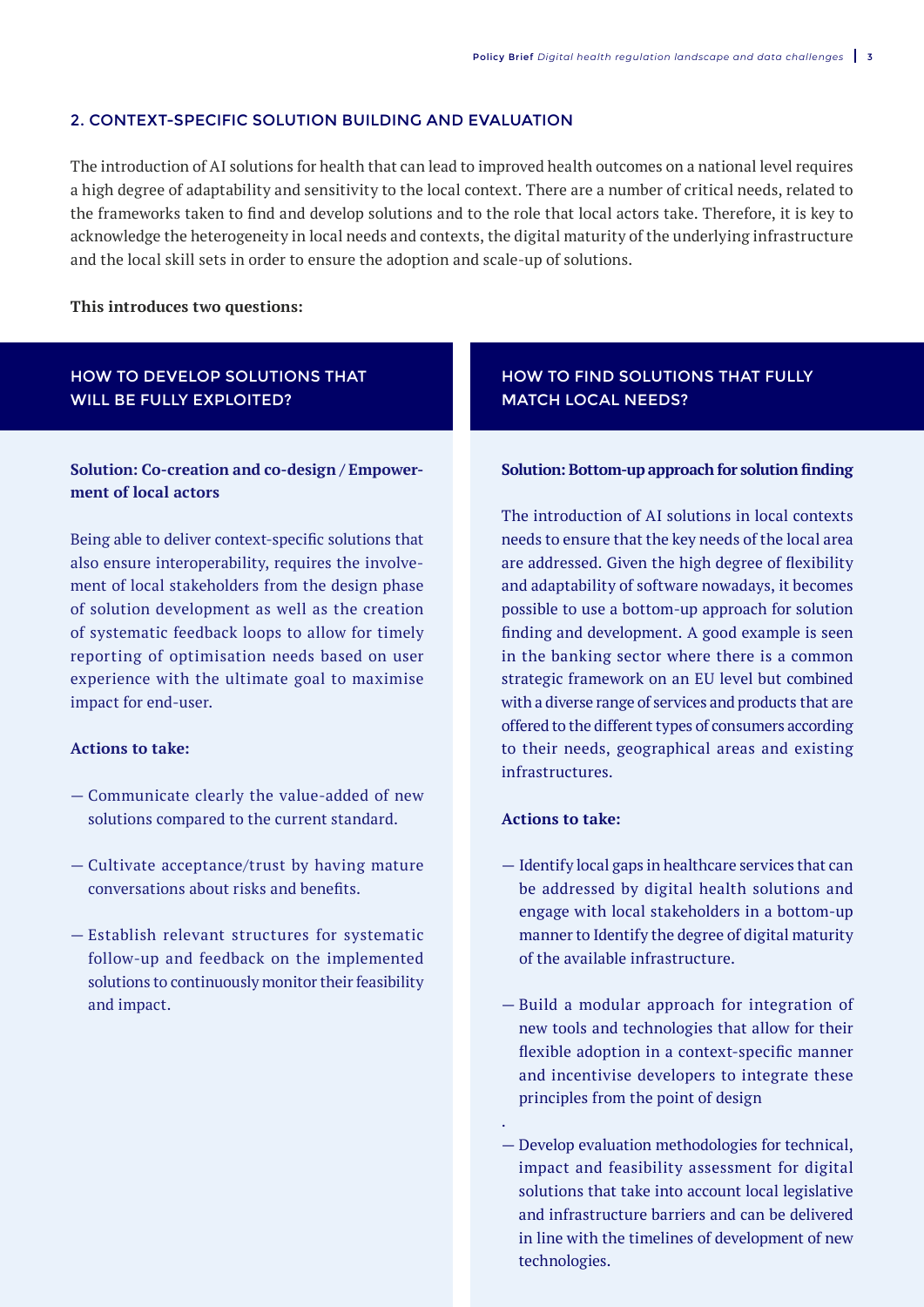#### 3. INTEGRATION OF THE TOP-DOWN AND THE BOTTOM-UP APPROACHES

It is key that while interoperability and compatibility is directed in a top-down fashion, solution building occurs in a bottom-up approach. This means that there needs to be a connector to ensure that both approaches answer the same aims. Data needs to be of a high enough quality to allow for uses by different systems and for different goals. Best practices need to be identified, recognised and shared.

#### **This introduces two questions:**

# HOW TO ENSURE DATA HAS THE RIGHT QUALITY TO BE USED IN ALL DESIRED CONTEXTS?

# 3. INTEGRATION OF THE TOP-DOWN AND **harmonized/high-quality data capture Solution: Incentivisation (of all actors) for**

approach for implementation of AI in healthcare is  $\hspace{0.1mm}$ the identification of a harmonized system for bridging the topdown leadership framework with the bottom-up solution building. This requires a continuous dialogue between policy-makers, solution developers and end users from clinical and biomedical sectors to ensure the quality and the representativeness of the developed solutions and A crucial component of building an integrated to avoid the misinterpretation or misuse of data.

#### **Actions to take:**

- Communicate more clearly the secondary benefits and potential use cases (of each data point) (i.e., research databases or national registries).
- Create a financing model (grants, consultancy fees) to incentivize participation of key experts in solution building or testing gather all relevant perspectives and generate sufficient number of use cases.

# HOW CAN BEST PRACTICES BE IDENTIFIED AND EXTENDED?

# **Solution: Platforms for harmonization of resources and collection of best practices**

Achieving high degree of interoperability of AI-based solutions in healthcare, requires the identification and open sharing of all challenges associated with implementation of solutions in different contexts. In conjunction with this, there is also a need for creation of a unified certification system for both hardware and software aspects of digital solutions in the broad category of internet of medical things (IoMT) to ensure that all basic requirements are met irrespective of the context of implementation and key learnings from the implementation process can be attributed to the context itself rather than major differences in the digital solutions.

#### **Actions to take:**

- Create a system for mutual recognition agreements for equivalent local tools and practices to enable sharing of best practices and key solutions across countries.
- Implement a framework for harmonization and certification of the exchange, integration, and sharing of electronic health information that is applied to all digital health solutions (efforts in this direction have already been initiated by HL7.3